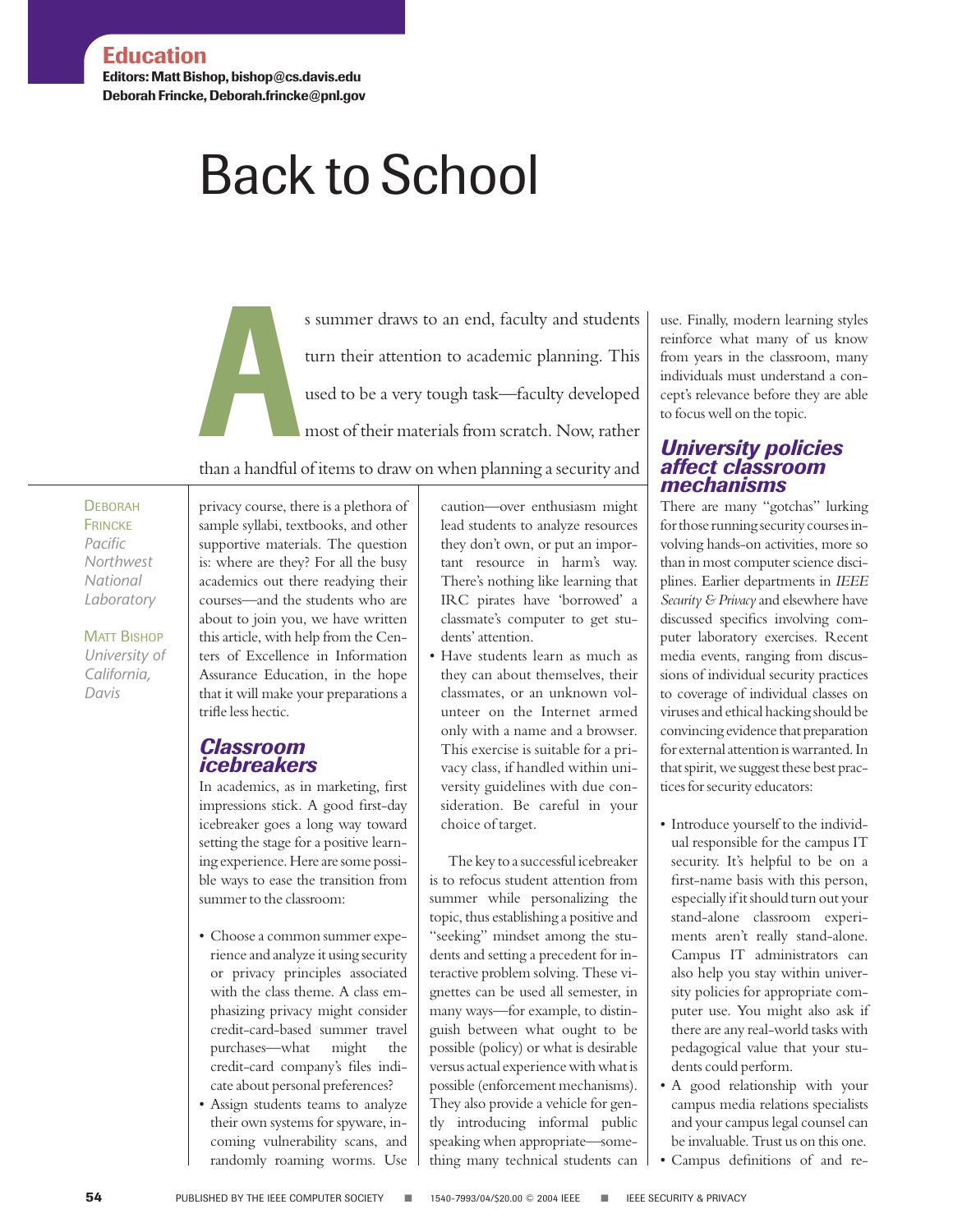quirements for interacting with human subjects range widely. Many have a strict paper trail that must be filed well in advance, and sometimes a committee must review the request and sign off on it. Our advice is, whether running a honeynet or sniffing network data via a network scanner or using potato-chip cans as part of your wireless security's hands-on experimentation, make sure your activities meet campus guidelines for human subjects. Consider completing the forms a class exercise, and use the opportunity to discuss the safety, privacy, and ethical issues embodied in the human subjects' requirement documents.

- Use discretion in planning those practicum exercises, particularly when they involve critical infrastructures, social engineering, or gathering personal information. One student team went out to visually assess their local dam and railway system for vulnerabilities. Those students subsequently spent a rather unpleasant hour being questioned by local law enforcement afterwards, due to an (appropriate) call by a concerned citizen. We recommend that you discuss such excursions with campus authorities in advance—who you know by first name by now, right?—and make sure your ideas are acceptable, that you've given your students good guidance for their activities, and that you provide a description of the assignment to your chair or dean in case something goes awry when you are out of town.
- Make sure your laboratory has a "fair and ethical" use policy. Devising one of these can be an exercise in itself.

These preparations might seem cumbersome—you've never needed them before, and you're sure you won't need them in the future so all this discussion is just paranoia… doesn't that sound like 'reasoning' you've heard before?

## *Codes of conduct*

Course introductions normally include warnings about consequences for unprofessional or illegal conduct. Such prohibited conduct ranges from plagiarism to violation of appropriate computer-usage policy to other campus conduct codes.

With creativity, we can use these awkward topics to achieve pedagogical goals*.* Consider plagiarism—an ever-increasing concern for educators. Even students who have a general understanding of citation basics might not know how to handle trickier cases, such as citing an author's quotation from a second paper, so they need more information. There are easy techniques to relay such information without detracting from class content.

- Identify a paper from the first week's reading assignment. Devise a set of proper, and improper, citations from that work. Require students to check these—in such a way that they must at least scan the paper to find the remarks. Having the citations involve a definition you want to emphasize adds even more value.
- Divide students into teams and have them make up their own examples of easy, and more difficult, citations based on quotes from this paper.

You might wish to periodically return to the issue from other angles:

• Consider a "forensic-style" programming assignment that looks for • Require students to serve as reviewers for each other's final written papers, and score students as reviewers as well as authors. Tell them that one of their tasks is to ensure that the material is original (as they would for a professional journal or magazine), and to assist the author in correcting any errors before the paper gets to you for final review.

Many other ways to handle plagiarism discussions exist; these are some that the authors and other center of excellence leaders have used successfully in the past.

### *Organizing guest lecturers*

Students welcome a change behind the podium from time to time. Besides providing variety, practitionerrole models are beneficial at all levels of education. The down side is the expensive plane fares and lodgings, and shrinking campus budgets often mean there is no funding for such activities. Fortunately, there are ways to host guests without breaking the bank.

### *Federal and state agencies*

Some federal and state agencies encourage employees to serve as guest speakers; some have a limited budget for travel and lodging costs. The US Federal Bureau of Investigations, the US National Institute of Standards and Technology, and the US Attorney General's Office have been mentioned as being particularly ac-

# **Besides providing variety, practitionerrole models are beneficial at all levels of education.**

unauthorized transfer of protected material to an offsite location.

• Discuss the techniques behind identifying authors of malware as it compares to identifying plagiarism.

commodating in visiting campuses. It's helpful if you make the request well in advance, and are flexible about the date—perhaps have it coincide with the active recruiting pe